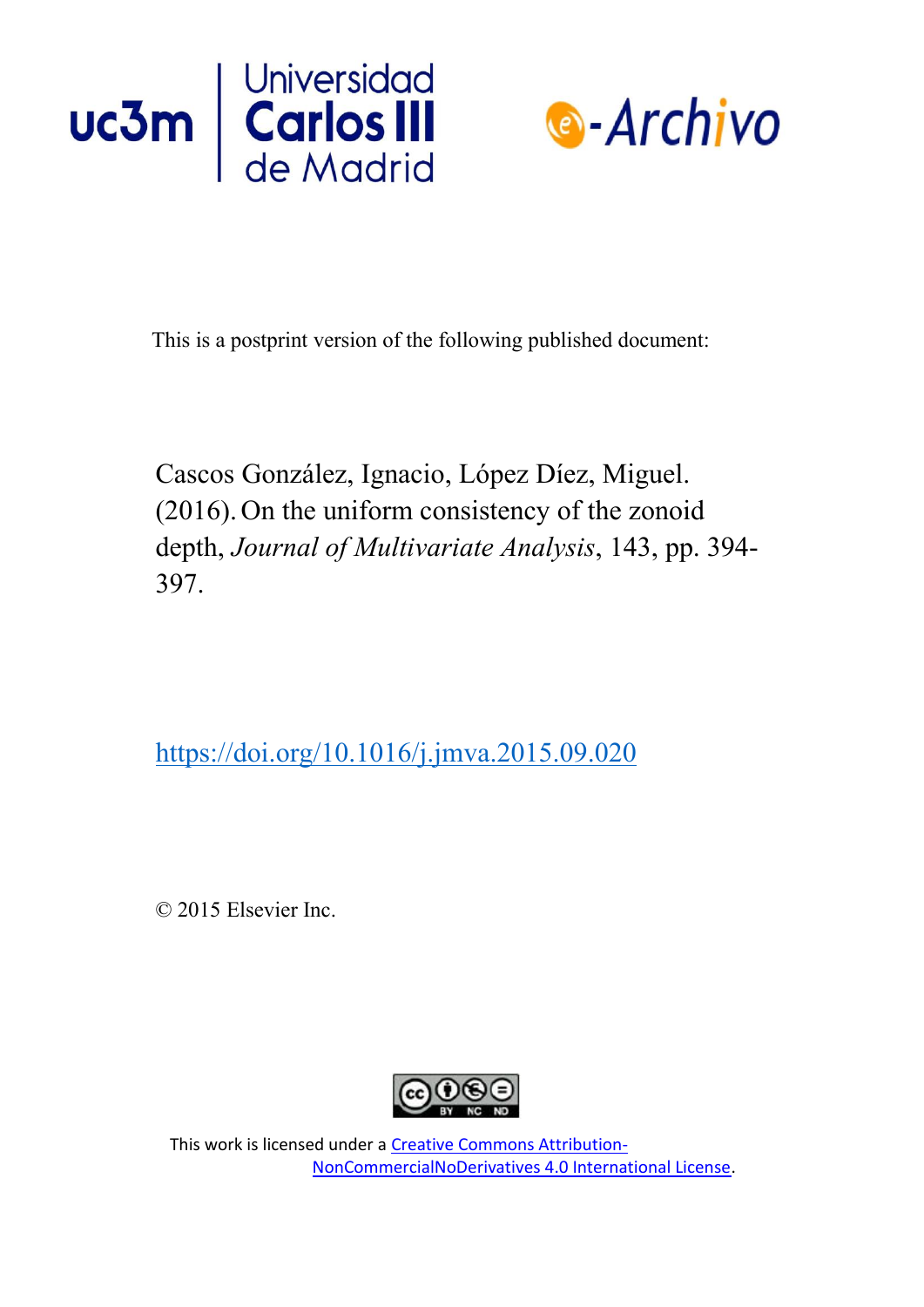# On the uniform consistency of the zonoid depth

Ignacio Cascos<sup>a,∗</sup>, Miguel López-Díaz<sup>b</sup>

<sup>a</sup>Department of Statistics, Universidad Carlos III de Madrid, UC3M-BS Institue of Financial Big Data Av. Universidad 30, E-28911 Leganés (Madrid), Spain  ${}^b$ Departamento de Estadística e I.O. y D.M., Universidad de Oviedo, c/ Calvo Sotelo s/n, E-33007 Oviedo, Spain

## Abstract

Under some mild conditions on probability distribution P, if  $\lim_{n} P_n = P$ weakly then the sequence of zonoid depth functions with respect to  $P_n$  converges uniformly to the zonoid depth function with respect to P.

Keywords: Uniform consistency, Zonoid depth AMS subject classifications: 62H12, 60D05, 62G20

## 1. Introduction

The *depth* of a point in  $\mathbb{R}^d$  with respect to a probability distribution in the same Euclidean space quantifies the degree of centrality of the point with respect to the distribution. A (possibly non-unique) point of maximal depth is, in some sense, central with regard to the given distribution, while depth decreases along rays emanating from that center. The lack of a natural order in the multivariate Euclidean space together with the possibility of introducing a center-outward ordering of data points based on their depths have provided data depth notions with quite some attention from the multivariate statistics community.

 $\hat{\tau}$ Research partially supported by grants MTM2011-22993 and ECO2011-25706 of the Spanish Ministry of Science and Innovation and grant FC-15-GRUPIN14-101 of the Principado de Asturias.

 $*Ph.$  (+34) 91 624 8750, Fax: (+34) 91 624 9177

Email addresses: ignacio.cascos@uc3m.es (Ignacio Cascos), mld@uniovi.es  $(Miquel López-Díaz)$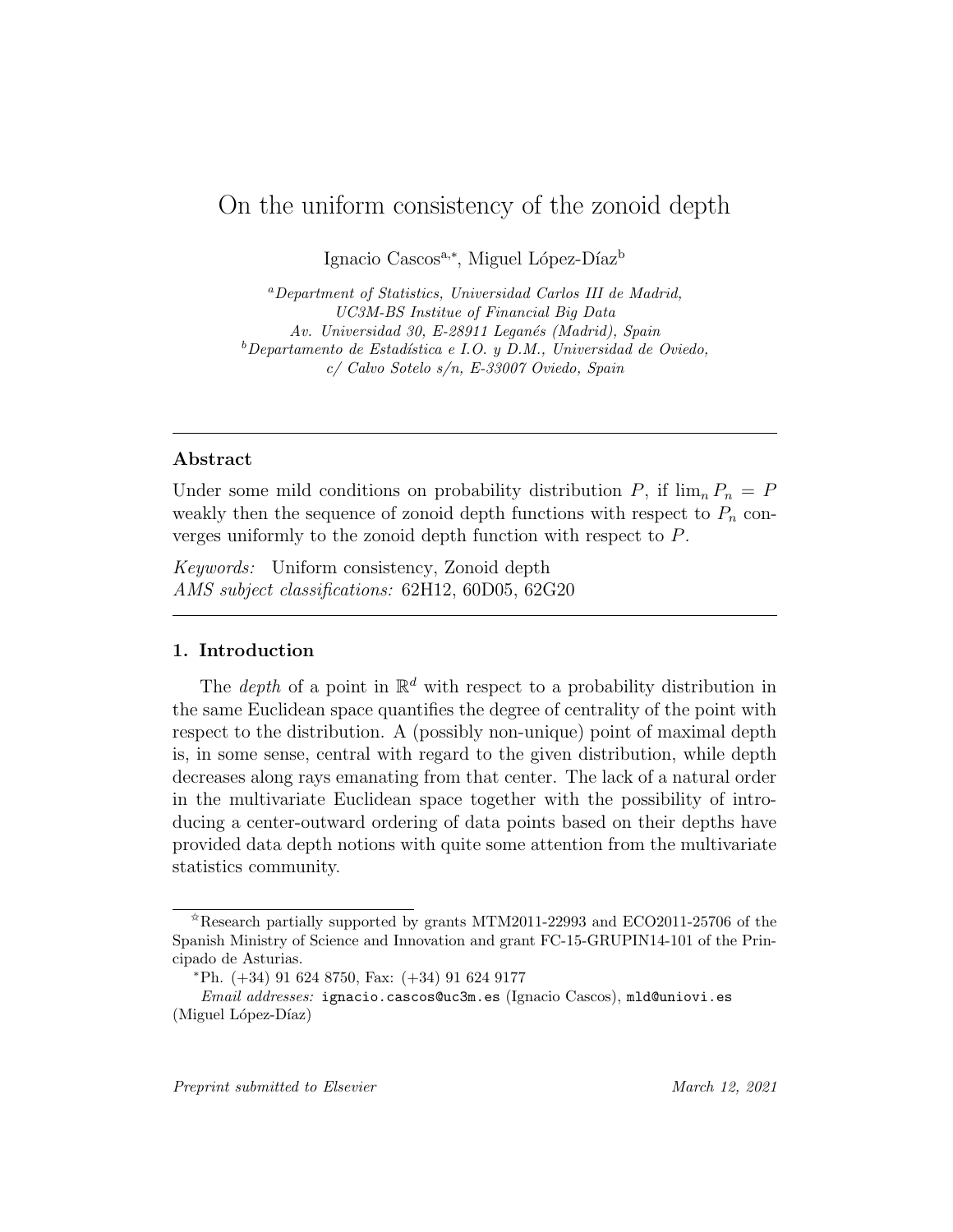Among the numerous notions of data depth introduced in the statistical literature in the last decades, see [1, 8, 11, 15] for particular notions of data depth and some of their applications, the *zonoid depth* [2, 4] occupies a prominent position, right after the best known data depths, which are Tukey's halfspace depth [13, 14] and Liu's simplicial depth [6].

The *zonoid depth* with regard to the empirical probability of a sample of size *n* assigns depth 1 to the average of all points from the data cloud, and depth  $k/n$  to all points that can be obtained as either averages of k points from the data cloud or as a convex combination of a set of such averages. For a general population distribution, the zonoid depth is commonly introduced in terms of its level sets, which are known as *zonoid trimmed regions*. These zonoid trimmed regions can be as well obtained as a transformation of the so-called *lift zonoid* [5] of a distribution P, which is a convex body in  $\mathbb{R}^{d+1}$ that characterizes probability distributions with finite first moment.

The uniform consistency of the empirical depth proves to be relevant when establishing a multivariate order with regard to a data cloud. The reason is that the interest is not only to estimate the depth of a point, but the whole depth function, see Remark A.3 [15] for a brief discussion. Among other particular applications, it has been used in Theorem 6.1 [9] to prove the consistency of a sample quality index built to compare two distributions, and in Proposition 3.1 [7] to support some distribution-free control charts based on ranks induced by a notion of data depth.

The strong uniform consistency of the empirical halfspace depth was established in pp. 1816–1817 [3], while the one of the simplicial depth under the assumption of absolute continuity of the population distribution in Theorem 5 [6]. As for other depth functions, the uniform consistency of the empirical Mahalanobis depth holds for distributions with bounded second absolute moment, and the one of the Majority depth for elliptical distributions, see Remark 2.2 [9]. The pointwise strong consistency of the zonoid depth was established in Theorem 7.1 (iii) [4]. In the current note, we prove the strong uniform consistency of the zonoid depth.

The paper is organized as follows: Section 2 is devoted to some preliminaries about convex geometry and zonoid depth, while our main result is presented in Section 3.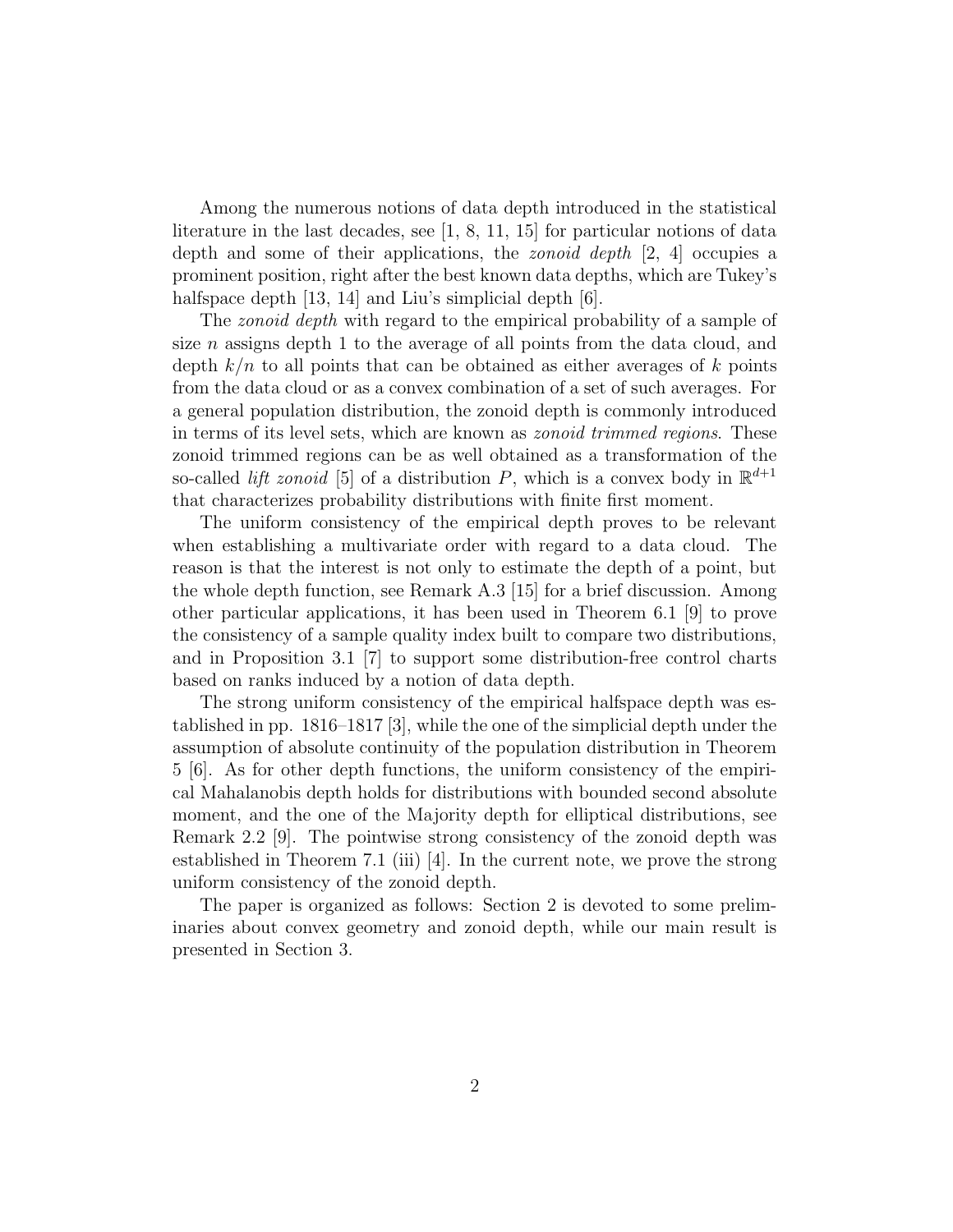#### 2. Preliminaries

A *convex body* is a compact convex set in the d-dimensional Euclidean space with nonempty interior. The unit sphere in  $\mathbb{R}^d$  is represented by  $S^{d-1}$ , while  $\langle \cdot, \cdot \rangle$  stands for the scalar product.

Given a convex body  $K \subset \mathbb{R}^d$ , its support function,  $h_K : S^{d-1} \mapsto \mathbb{R}$  and, subject to  $0 \in K$ , its *radius-vector function*  $\rho_K : S^{d-1} \to \mathbb{R}$  (see [10]) are respectively given by

$$
h_K(u) = \sup\{\langle x, u \rangle : x \in K\},\
$$
  

$$
\rho_K(u) = \sup\{t \ge 0 : tu \in K\}.
$$

The Hausdorff distance between two convex bodies  $K_1, K_2 \subset \mathbb{R}^d$  is

$$
d_H(K_1, K_2) = \sup_{u \in S^{d-1}} |h_{K_1}(u) - h_{K_2}(u)|.
$$

The standard notion of convergence for convex bodies is the Hausdorff one. We say that the sequence of d-dimensional convex bodies  $\{K_n\}_n$  converges to the convex body K in the Hausdorff distance if  $\lim_{n} d_H(K_n, K) = 0$ .

All probability measures P considered hereafter are defined on the general d-dimensional Euclidean space equipped with the Borel  $\sigma$ -algebra and are assumed to have finite first moment, that is,  $\int_{\mathbb{R}^d} ||x|| dP(x) < \infty$ .

The *lift zonoid* of P is a convex body in  $\mathbb{R}^{d+1}$  containing the origin of coordinates and given by

$$
Z(P) = \left\{ \left( \int g(y) dP(y), \int yg(y) dP(y) \right), \text{ s.t. } g: \mathbb{R}^d \mapsto [0,1] \text{ measurable} \right\}.
$$

The *zonoid depth* of  $x \in \mathbb{R}^d$  with respect to P is

$$
ZD(x;P) = \sup \{ \alpha \in (0,1] : x \in \alpha^{-1} \text{proj}_{\alpha}(Z(P)) \},
$$

where  $\text{proj}_{\alpha}(Z(P))$  is the projection of the intersection of  $Z(P)$  with the hyperplane  $\{(\alpha, x) : x \in \mathbb{R}^d\}$  to the last d coordinates. After multiplication by  $\alpha^{-1}$  this set is commonly referred to as *zonoid trimmed region of level*  $\alpha$  of P and denoted by  $\text{ZD}^{\alpha}(P) = \alpha^{-1} \text{proj}_{\alpha}(\text{Z}(P))$ . The family of convex bodies  $\{ZD^{\alpha}(P)\}_{{\alpha}\in(0,1]}$  is decreasing on  $\alpha$ , while  $ZD^{0}(P)$  is defined as the closed and convex set  $cl(\bigcup_{\alpha>0}ZD^{\alpha}(P)).$ 

If a sequence of probability measures  $\{P_n\}_n$  converges weakly to P, then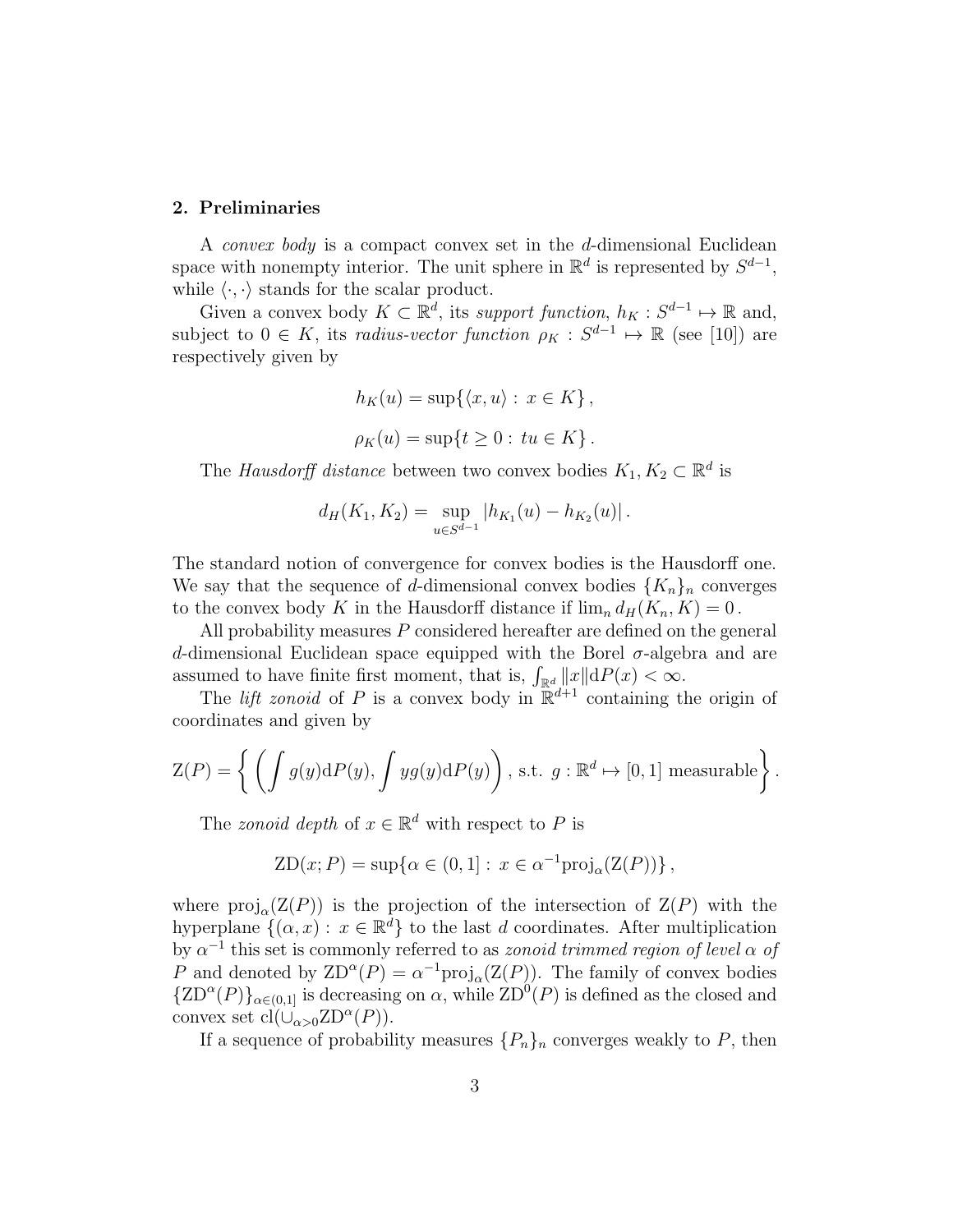- $\lim_{n} Z(P_n) = Z(P)$  in the Hausdorff sense (Theorem 3.3 [5]);
- $\lim_{n} \text{ZD}^{\alpha}(P_n) = \text{ZD}^{\alpha}(P)$  in the Hausdorff sense for any  $\alpha \in (0,1]$ (Theorem 5.2 (i) [4]);
- if x lies in the interior of the convex hull of the support of  $P$ , then  $\lim_{n} ZD(x; P_n) = ZD(x; P)$  (Theorem 7.1 (iii) [4]).

## 3. Main result

The zonoid depth of  $x \in \mathbb{R}^d$  with respect to P is the supremum of all  $0 < \alpha < 1$  such that  $(\alpha, \alpha x)$  lies in the lift zonoid of P, and it is thus possible to relate the zonoid depth with the radius-vector function of the lift zonoid. For simplicity, for  $x \in \mathbb{R}^d$ , we will hereafter write  $\boldsymbol{x} = (1, x) \in \mathbb{R}^{d+1}$  and  $u(\boldsymbol{x}) = \boldsymbol{x}/\|\boldsymbol{x}\| \in S^d$  .

**Lemma 3.1.** For any  $x \in \mathbb{R}^d$ , we have

$$
ZD(x;P) = \rho_{Z(P)}(u(\boldsymbol{x})) ||\boldsymbol{x}||^{-1} \leq \rho_{Z(P)}(u(\boldsymbol{x})). \tag{1}
$$

*Proof.* For any  $x \in \mathbb{R}^d$ , we have  $\alpha x \in \text{proj}_{\alpha}(\mathcal{Z}(P))$  as long as  $\alpha x = (\alpha, \alpha x) \in$  $Z(P)$ . Finally and since the radius-vector function is only defined on  $S^{d-1}$ , we normalize  $x$  in order to obtain

$$
ZD(x; P) = \sup \{ \alpha \in (0, 1] : (\alpha, \alpha x) \in Z(P) \} = \rho_{Z(P)}(u(\boldsymbol{x})) ||\boldsymbol{x}||^{-1}.
$$

The inequality in (1) follows from  $||x|| \geq 1$  for all  $x \in \mathbb{R}^d$ .

$$
\Box
$$

Figure 1 illustrates graphically Equation (1) in Lemma 3.1.

We say that a probability distribution P on  $\mathbb{R}^d$  satisfies condition (C) if

(C) the probability of any hyperplane that is tangent to the boundary of the convex hull of its support is zero, or equivalently,  $P(\partial H) = 0$  for every halfspace H with  $P(H) = 1$ .

Condition (C) is, e.g. satisfied by all probability distributions that asses probability zero to any hyperplane, or by the smaller family of absolutely continuous distributions.

**Lemma 3.2.** If P satisfies condition  $(C)$ , then the next two statements hold true: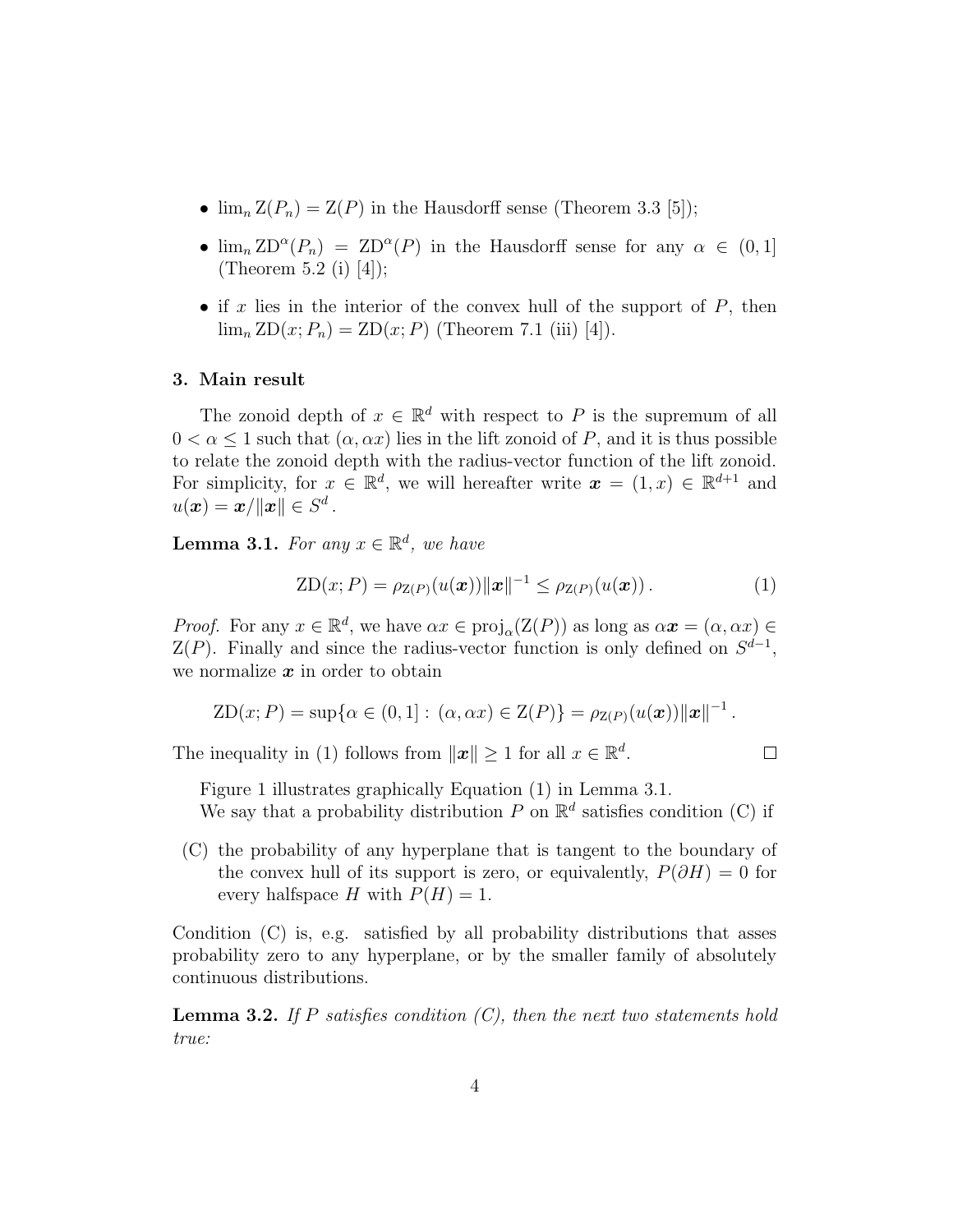

Figure 1: The shaded region is the lift zonoid of a uniform distribution on the unit interval. The values of  $\alpha$  and x considered in the graph are  $\alpha = 1/2$  and  $x = 3/4$ . The zonoid depth evaluated at x is the supremum of all  $\alpha$  such that  $(\alpha, \alpha x)$  is a point of the lift zonoid lying in the line segment with extremes at the origin of coordinates and  $(1, x)$ .

- 1. the boundary of its lift zonoid  $Z(P)$  does not contain any line segment with the origin in it,
- 2. for every  $0 < \alpha < \beta \leq 1$  there exists  $\varepsilon > 0$  such that  $h_{\text{ZD}^{\alpha}(P)}(u)$  $\sum_{Z \in \mathcal{P}}^{\beta}(P)}(u) \geq \varepsilon$  for all

*Proof.* In order to prove 1., assume that the boundary of  $\mathcal{Z}(P)$  contains a line segment with the origin in it, then for some  $0 < \alpha < 1$  and some  $x \in \mathbb{R}^d$ , we have  $(\beta, \beta x) \in \partial Z(P)$  for all  $0 \leq \beta \leq \alpha$ . Consequently  $x \in \partial ZD^{\beta}(P)$  for all  $0 < \beta \leq \alpha$  and does also lie in the boundary of the union of the increasing sequence of convex bodies  $\cup_{\gamma>0} \text{ZD}^{\gamma}(P)$ , so  $x \in \partial \text{ZD}^0(P)$ . Theorem 5.5 in [4] establishes that  $\mathbb{Z}D^0(P)$  is the intersection of all closed halfspaces whose probability is 1, so there must exist a closed halfspace  $H$  with  $x$  on its boundary such that  $P(H) = 1$ . Note that  $ZD(x; P) \ge \alpha$  implies that the probability of the closure of the complementary halfspace to  $H$  must be strictly positive. Therefore the probability of the intersection of the two halfspaces is strictly positive, that is,  $P(\partial H) > 0$ , which contradicts (C).

2. follows from 1. also by contradiction. Assume there exist  $0 < \alpha <$  $\beta \leq 1$  such that for every  $\varepsilon > 0$  there exists  $u \in S^{d-1}$  such that  $h_{\text{ZD}^{\alpha}(P)}(u)$  $\sum_{Z \in \mathcal{B}(P)}(u) < \varepsilon$ . After the continuity of the support function  $h_{Z D^{\alpha}(P)}(u) =$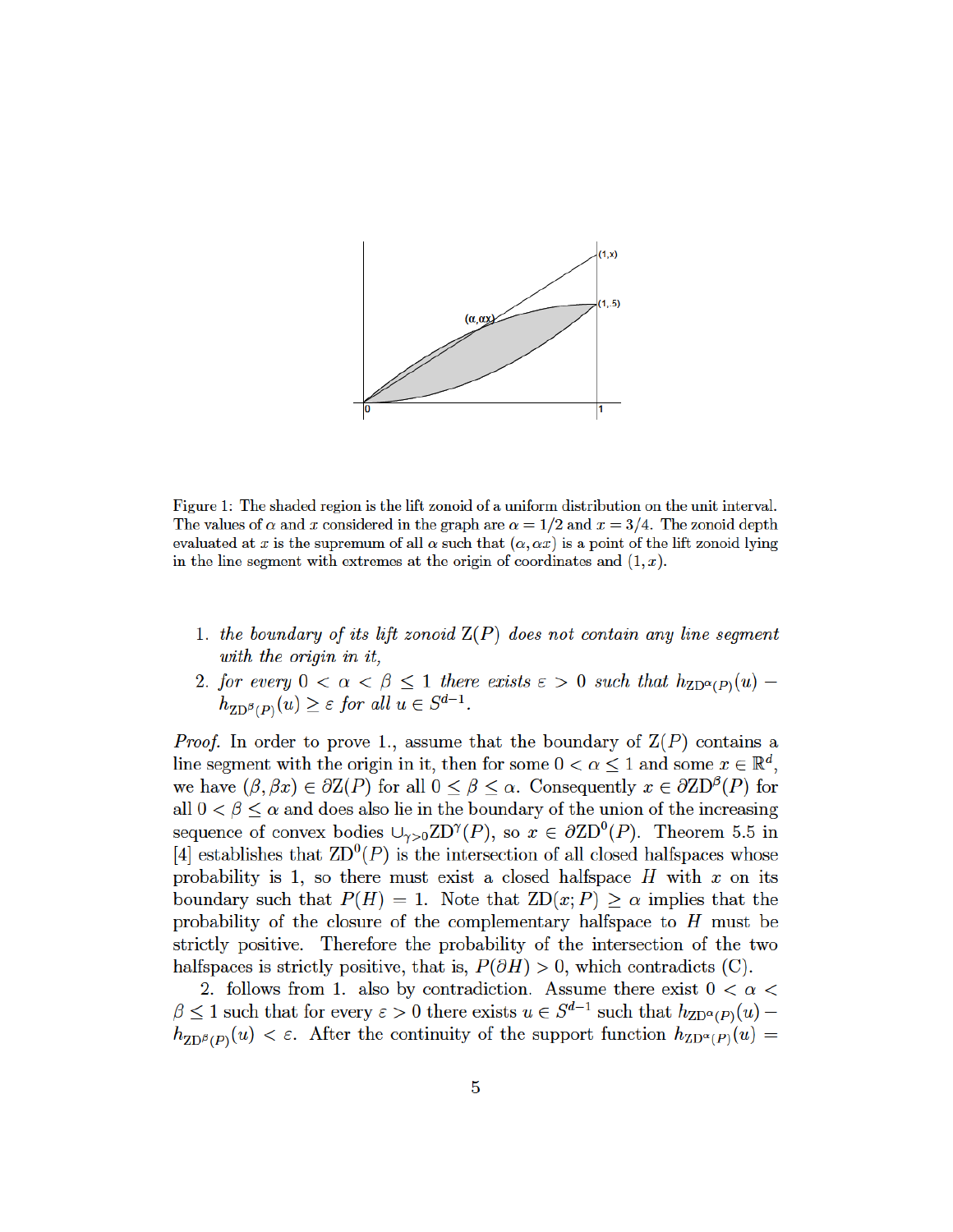$h_{\text{ZD}^{\beta}(P)}(u)$  for some  $u \in S^{d-1}$  and since  $\text{ZD}^{\beta}(P) \subset \text{ZD}^{\alpha}(P)$  there must exist some point  $x \in \mathbb{R}^d$  lying in the boundary of both zonoid trimmed regions. Consequently we obtain  $\alpha x, \beta x \in \partial Z(P)$  which violates 1., so the assumption cannot be valid.  $\Box$ 

Statement 2. in Lemma 3.2 means that, under (C), the family of depthtrimmed regions is *strictly* decreasing on  $\alpha$ , so for any  $0 < \alpha < \beta \leq 1$  there exists an  $\varepsilon$ -envelope of  $\text{ZD}^{\beta}(P)$  that is contained in  $\text{ZD}^{\alpha}(P)$ .

Remark 3.1. Condition (C) actually guarantees the continuity of the zonoid depth as a function of x in  $\mathbb{R}^d$ . Such continuity was established for the x's inside the convex hull of the support of  $P$  in Theorem 7.1 (ii) [4]. Whenever (C) holds, the zonoid depth at the boundary of support is 0, as it is outside the convex hull of the support.

Under condition (C) we prove the uniform convergence of a sequence of zonoid depths of a converging sequence of probabilities. The main argument we use here is, in essence, borrowed from Lemma 3.2 [12].

**Theorem 3.1.** If a probability P satisfies condition  $(C)$  and the sequence  ${P_n}_n$  converges weakly to P, we have that

$$
\lim_{n} \sup_{x \in \mathbb{R}^d} |ZD(x; P) - ZD(x; P_n)| = 0.
$$

*Proof.* For any  $0 < \varepsilon < 1$ , we obviously have

$$
\sup_{x \in \mathbb{R}^d} |ZD(x; P) - ZD(x; P_n)|
$$
  
= max{ sup  $\underset{x \in \text{ZD}^{\varepsilon/2}(P)}{|ZD(x; P) - ZD(x; P_n)|}$ , sup  $\underset{x \notin \text{ZD}^{\varepsilon/2}(P)}{|ZD(x; P) - ZD(x; P_n)|}$ .

In first place, we will show that the last supremum is bounded by  $\varepsilon$  for  $n$  large enough. After statement 2. in Lemma 3.2, the inclusion relation  $ZD^{\epsilon}(P) \subset ZD^{\epsilon/2}(P)$  is strict and the convergence of the zonoid trimmed regions ensures the existence of  $N_1$  such that  $\text{ZD}^{\varepsilon}(P_n) \subset \text{ZD}^{\varepsilon/2}(P)$  for all  $n \geq N_1$ , so

$$
\sup_{x \notin \text{ZD}^{\varepsilon/2}(P)} |\text{ZD}(x; P) - \text{ZD}(x; P_n)| < \varepsilon \quad \text{for } n \ge N_1 \,.
$$

Let us now concentrate on  $\text{ZD}^{\varepsilon/2}(P)$ . Notice that  $\text{ZD}^{\varepsilon/2}(P) \subset \text{ZD}^{\varepsilon/4}(P_n)$ for all  $n \geq N_2$  and some  $N_2$ . Assume that there exists a sequence  $x_n \in$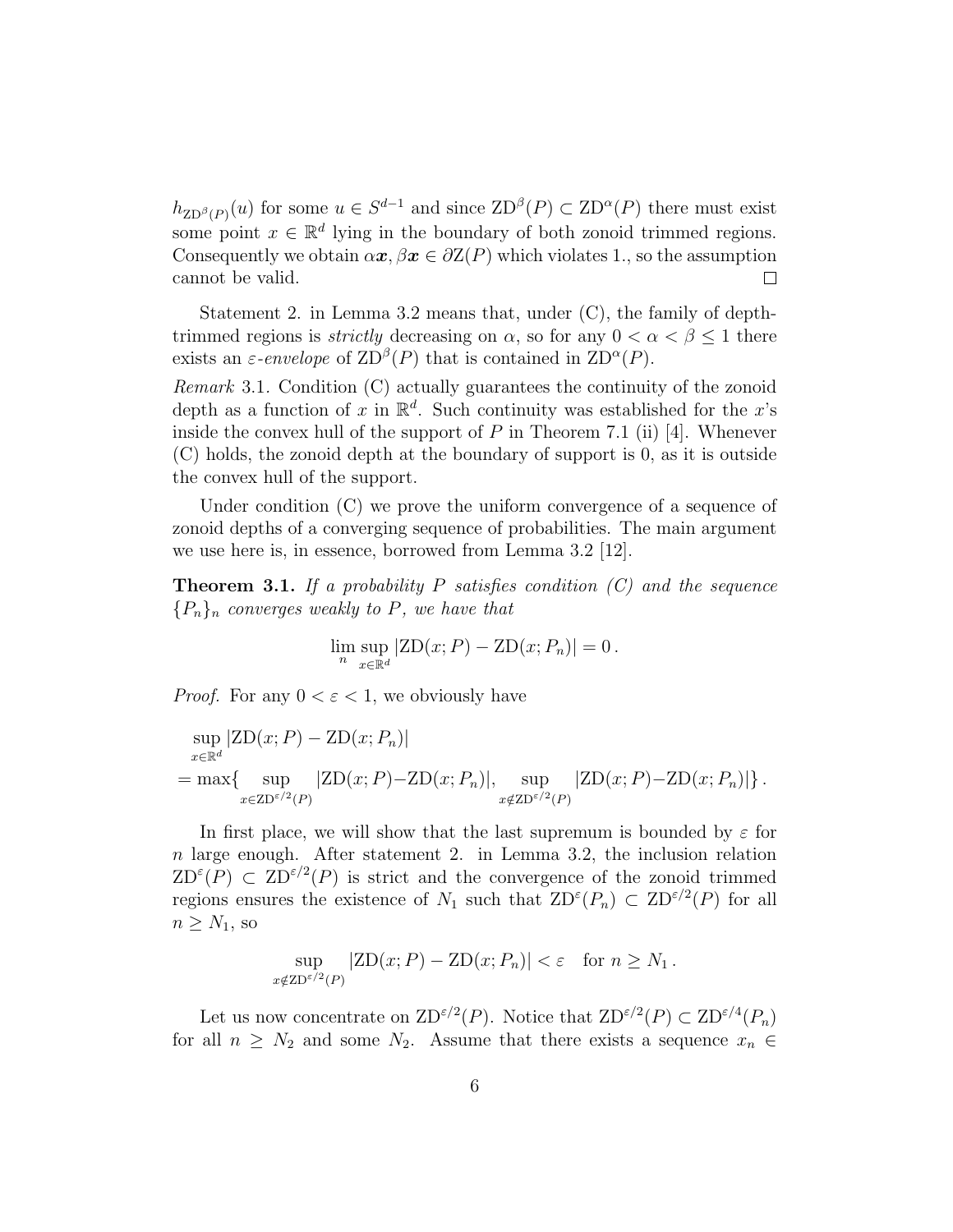$ZD^{\epsilon/2}(P)$  with a subsequence satisfying  $|ZD(x_n; P) - ZD(x_n; P_n)| \geq \epsilon$  for all n, which after Lemma 3.1 guarantees  $|\rho_{Z(P)}(u(\boldsymbol{x}_n)) - \rho_{Z(P_n)}(u(\boldsymbol{x}_n))| \ge$ ε. Due to the compactness of  $ZD^{\epsilon/2}(P)$ , such a subsequence must have a converging subsequence, which we will again denote as  $x_n$ , converging to some  $x \in \text{ZD}^{\varepsilon/2}(P)$ . Define

$$
y_n = \rho_{Z(P)}(u(\boldsymbol{x}_n))u(\boldsymbol{x}_n) \in \partial Z(P)
$$
 and  $z_n = \rho_{Z(P_n)}(u(\boldsymbol{x}_n))u(\boldsymbol{x}_n) \in \partial Z(P_n)$ .

The compactness of  $\mathcal{Z}(P)$  and the convergence of  $\{Z(P_n)\}_n$  to  $Z(P)$  in the Hausdorff distance guarantees the existence of a closed ball containing all  $Z(P_n)$  and  $Z(P)$ , thus  $\rho_{Z(P_n)}$  and  $\rho_{Z(P)}$  are uniformly bounded. It is therefore possible to obtain converging subsequences of  $\{y_n\}_n$  and  $\{z_n\}_n$  whose limits are respectively denoted as  $y$  and  $z$ . Notice that the first component of each  $y_n$  is at least  $\varepsilon/2$ , while the first component of each  $z_n$  is at least  $\varepsilon/4$ , so both of y and z are different from the origin of coordinates. Since  $\partial Z(P)$ is closed,  $y \in \partial Z(P)$ , while the convergence of  $\{Z(P_n)\}_n$  to  $Z(P)$  in the Hausdorff distance guarantees that  $z \in \partial Z(P)$ . Finally  $||y_n - z_n|| \geq \varepsilon$  implies  $||y-z|| \geq \varepsilon$  while both of them belong to a ray from the origin with direction  $u(\boldsymbol{x})$ , which contradicts 1. from Lemma 3.2.  $\Box$ 

As the next example shows, condition (C) cannot be omitted in Theorem 3.1.

*Example* 3.1. For any  $x \in \mathbb{R}$ , let  $\delta_{\{x\}}$  stand for the degenerated distribution at x. Clearly the sequence of probabilities  $\{\delta_{\{1/n\}}\}_n$  converges weakly to  $\delta_{\{0\}},$ but for any *n*, we have  $\sup_x |ZD(x; \delta_{\{1/n\}}) - ZD(x; \delta_{\{0\}})| = 1$ .

Finally we obtain the strong uniform consistency of the empirical zonoid depth.

Corollary 3.1. Given P with finite first moment and such that the probability of any hyperplane (that is tangent to the boundary of the convex hull of the support of  $P$ ) is zero, the empirical zonoid depth is a strongly uniformly consistent estimator of the population zonoid depth.

## Acknowledgements

The authors gratefully appreciate the comments of a referee which led to improvements in the note.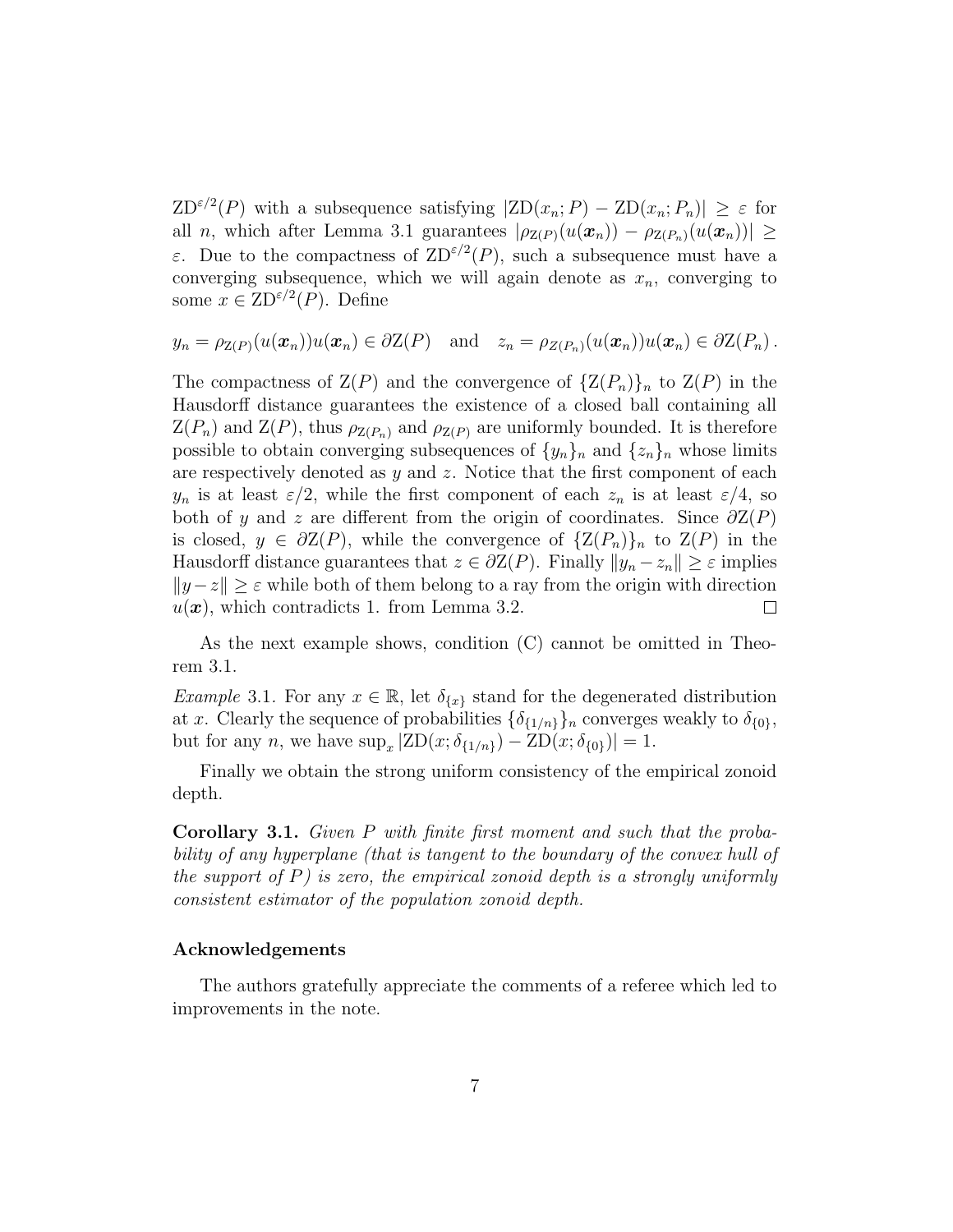## References

- [1] Cascos, I., 2010. Data depth: multivariate statistics and geometry. In Kendall, W.S. and Molchanov, I. (Eds.) New Perspectives in Stochastic Geometry, Oxford University Press, pp. 398–423.
- [2] Dyckerhoff, R., Koshevoy, G., Mosler, K., 1996. Zonoid data depth: Theory and computation. In Prat, A. (Ed.), COMPSTAT 1996—Proceedings in Computational Statistics, Physica-Verlag, Heidelberg, pp. 235–240
- [3] Donoho, D., Gasko, M., 1992. Breakdown properties of location estimates based on halfspace depth and projected outlyingness. Ann. Statist. 20, 1803–1827.
- [4] Koshevoy, G., Mosler, K., 1997. Zonoid trimming for multivariate distributions. Ann. Statist. 25,1998–2017.
- [5] Koshevoy, G., Mosler, K., 1998. Lift zonoids, random convex hulls and the variability of random vectors. Bernoulli 4, 377–399.
- [6] Liu, R., 1990. On a notion of data depth based on random simplices. Ann. Statist. 18, 405–414.
- [7] Liu, R., 1995. Control charts for multivariate processes. J. Amer. Statist. Assoc. 90, 1380–1387.
- [8] Liu, R., Parelius, J, Singh, K., 1999. Multivariate analysis by data depth: Descriptive statistics, graphics and inference. With discussion and a rejoinder by Liu and Singh. Ann. Statist. 27, 783–858.
- [9] Liu, R., Singh, K., 1993. A Quality Index Based on Data Depth and Multivariate Rank Tests. J. Amer. Statist. Assoc. 88, 252–260.
- [10] Molchanov, I., 2005. Theory of Random Sets. Springer, London.
- [11] Mosler, K., 2002. Multivariate dispersion, central regions and depth. The Lift Zonoid Approach Lecture Notes in Statistics, vol. 165, Springer, Berlin.
- [12] Ritor´e, M., Vernadakis, E., 2015. Isoperimetric inequalities in Euclidean convex bodies Trans. Amer. Math. Soc. 367, 4983–5014.